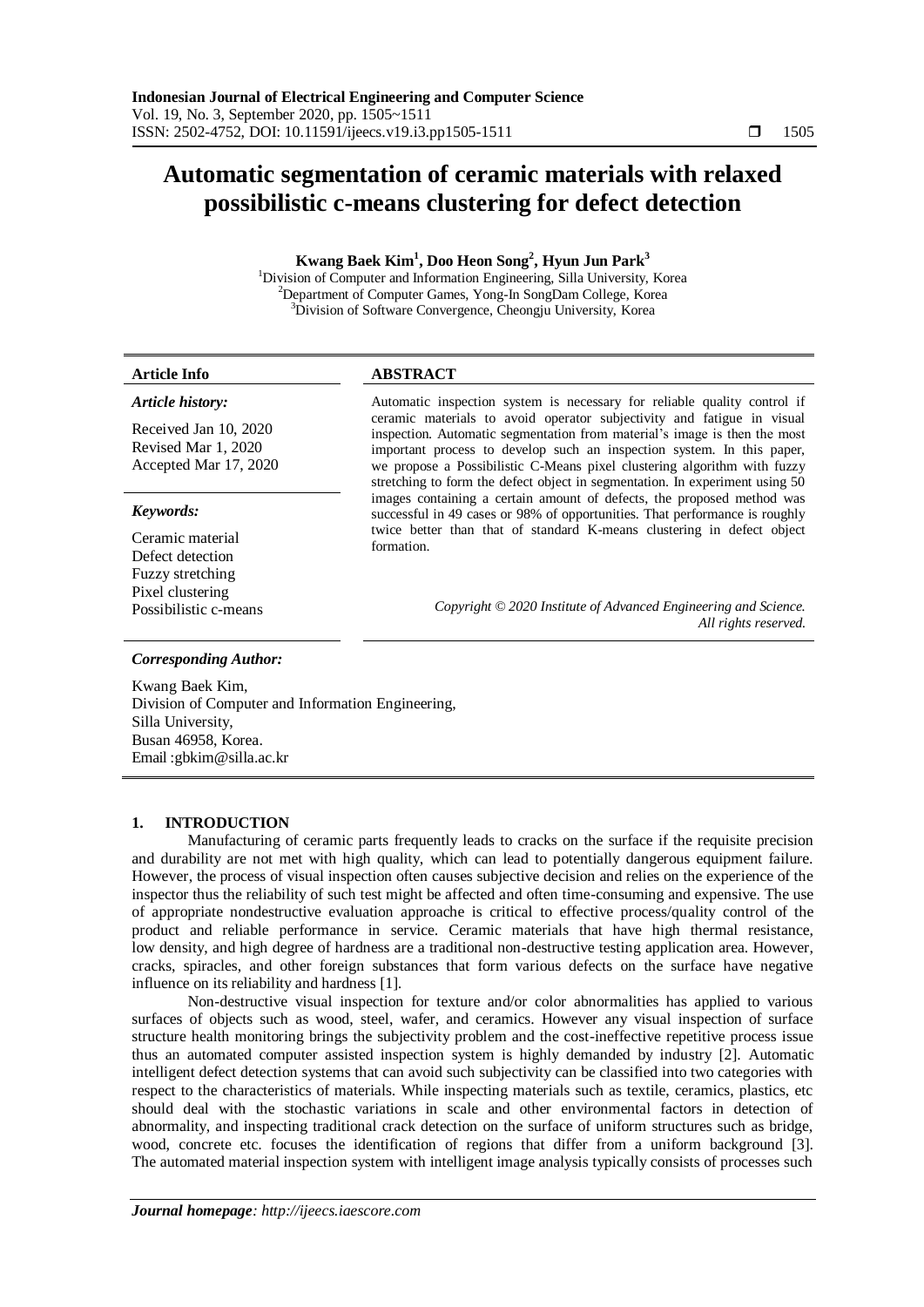as image acquisition, image enhancement, image segmentation, feature extraction and classification [4]. However, segmentation step remains a very delicate process since there are many occasions having irregular types of noise and low contrasted images [5]. From different perspective, adaptive edge detecting algorithms with contour analysis [6-8] have been used in defect detection but these techniques are argued due to its sensitivity to the noise and requiring domain specific patterns and statistical support [9]. Some other systems try to combine machine learning methods and image processing techniques to deal with this problem such as fuzzy thresholding technique [8] and Expectation Maximization (EM) algorithm to find appropriate threshold from ultrasound image [10] or use neural network in classification of detected cracks [11-12] but they are sensitive to the brightness contrast of given images.

The main difficulty of developing highly reliable automatic inspection lies to the image segmentation phase where efficient noise removal and enhancement of the image contrast to detect the defects from the background. Thus, previously we focused on the image filtering and binarization method to make the base image having enough contrast from the background in defect detection [13-15].

In this paper, we propose a pixel clustering based automatic segmentation of ceramic materials of various thickness used in welding process. Pixel clustering methods are designed to enhance the brightness contrast and form an object from input image. Automatic detection of an object from low contrast images by pixel clustering have been successful in medical domain with K-means [16-18] and Fuzzy C-means algorithm [19-21] as well as ART2 clustering in ceramic defect detection [2]. While being effective in most cases, such strategies need careful preprocessing for noise removal and image contrast enhancement. Also, ART2 learning was undesirably sensitive to the boundary variable values so that the scalability of such strategy was questioned [15]. To overcome those deficits in pixel clustering procedure, we adopt Possibilistic C-Means (PCM) clustering strategy. PCM has long history of theoretical background [22, 23] and many successful applications in engineering [24, 25] and medical domain [26, 27] and many constraint relaxed models exist [28]. We also relax some part of standard PCM as proposed in [22] to adapt the domain constraints and due to the low intensity contrast between the target area and the background, we need fuzzy stretching [2] to enhance the contrast.

### **2. METHOD**

### **2.1. Adaptive fuzzy stretching for contrast enhancement**

In preprocessing for the automatic segmentation, we need to enhance the contrast of the image such that the target object has enough discriminative characteristics from the background or non-target object. However, the purpose of this paper is not finding the best preprocessing steps but to test the feasibility of a good pixel clustering algorithm to form the target object, we apply the standard Gaussian filtering and Max-Min binarization with 3 x 3 Sobel mask [29]. Very frequently, any vision based object extraction procedure provides auxiliary intensity stretching algorithm to extend the contrast to differentiate the target object from the background effectively. In this paper, we modify the fuzzy stretching procedure to add adaptability to the environment of input image as following;

The first step is to compute the average brightness value by using this formula:

$$
x_m = \sum_{i=0}^{255} x_i \frac{1}{MN}, \tag{1}
$$

where *M* and *N* denote the width and length of the image.

Then the distance between the brighter, the darker area and the average are computed

$$
d_{max} = |x_h - x_m| \tag{2}
$$

$$
d_{min} = |x_m - x_l| \tag{3}
$$

where  $x_h$  and  $x_l$  is the highest and the lowest intensity pixel value, in respectively.

The brightness value us adjusted using the following rule:

If 
$$
(x_m > 128)
$$
 ad = 255 -  $x_m$   
\nElse if  $(x_m \le d_{min})ad = d_{min}$   
\nElse if  $(x_m \le d_{max})ad = d_{max}$   
\nElse ad =  $x_m$   
\n $I_{max} = x_m + ad$   
\n $I_{min} = x_m - ad$  (4)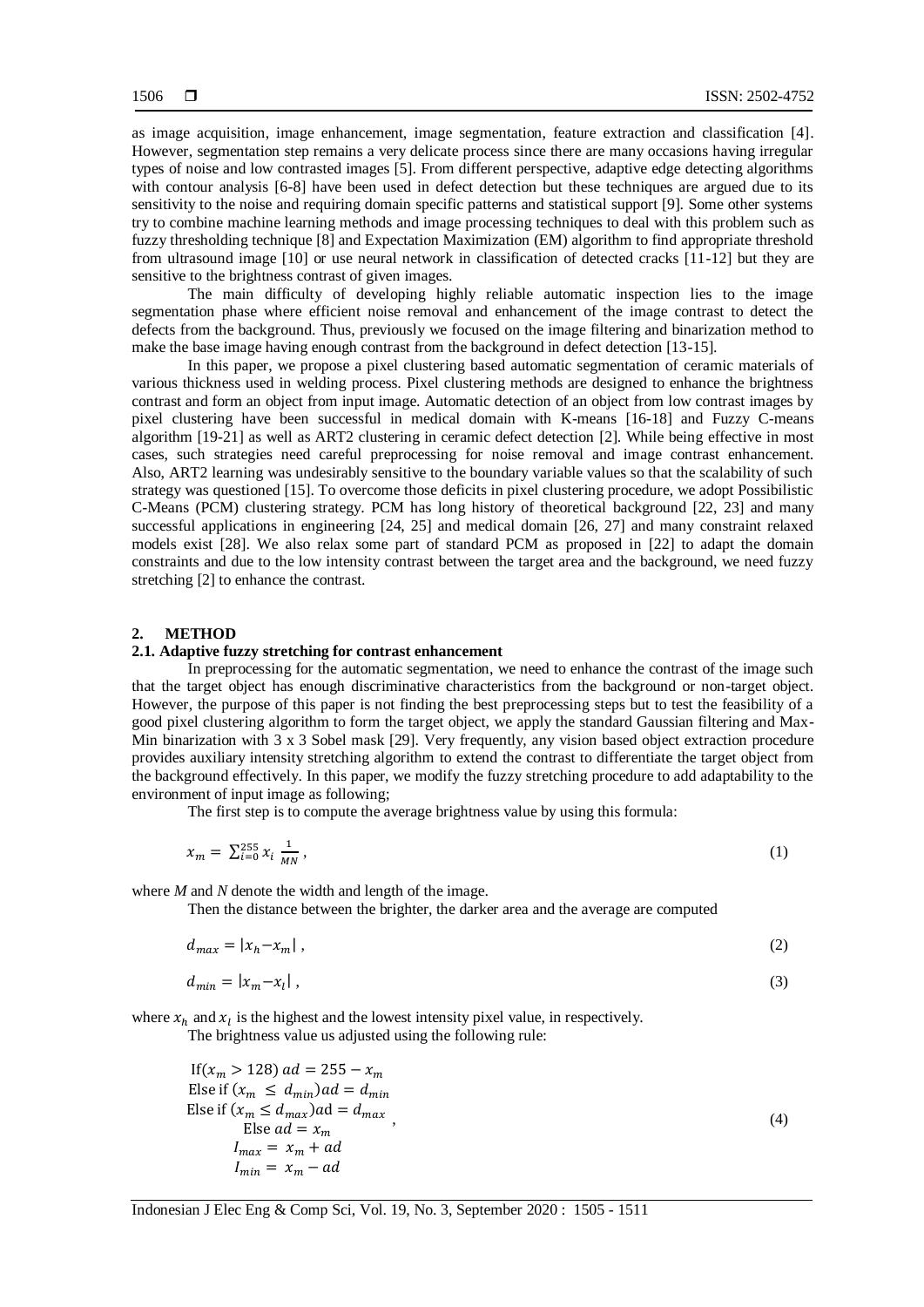where  $I_{max}$  and  $I_{min}$  are maximum and minimum intensity, respectively.

Then, we design a triangle type membership function as shown in Figure 1. Thus, the membership degree  $(\mu(I))$  is computed as following over the interval  $[I_{min}, I_{max}]$ .



Figure 1. Fuzzy membership function for fuzzy brightness stretching

The cut point  $(a$ -*cut*) in Figure 1 is computed as follows;

If 
$$
(I_{min} > 0) \alpha - cut = I_{min}/I_{max}
$$
,  
Else  $\alpha - cut = 0.5$  (5)

$$
X_{new} = 255 \times \frac{X - \alpha}{\beta - \alpha},\tag{6}
$$

The upper limit value ( $\alpha$ -cut) and the lower limit value ( $\alpha$ ) are defined as the highest and lowest  $X_i$ among pixels that have higher membership degree than the cut point *α-cut*.

The effect of such preprocessing is as shown in Figure 2.



### **2.2. Possibilistic C-Means pixel clustering with relaxation**

Then, the next step is applying pixel clustering algorithm to form the target object from the image obtained from above preprocessing step. In a standard FCM technique, a noisy pixel can be wrongly classified because of its abnormal feature data [30]. Possibilistic C-means (PCM) clustering is another unsupervised clustering method where the component generated by PCM corresponds to a dense region in the dataset. PCM is known to be more robust in the case of noisy data. The PCM membership degree refers to the degree of "typicality" between data and clusters [26].

The PCM is based on the relaxation of the probabilistic constraint in order to interpret in a possibilistic sense of the membership function or degree of typicality.

Then we call  $U_p = (u_{ij})$  a possibilistic cluster partition of *X* if :

$$
\sum_{j=1}^{N} u_{ij} > 0, \forall i \in \{1, ..., c\},\tag{7}
$$

The  $u_{ij} \in [0, 1]$  are interpreted as degree of typicality of the datum  $x_j$  to cluster *i* and  $u_{ij}$  for  $x_j$ resembles the possibility of being a member of corresponding cluster.

The objective function in PCM clustering can be calculated as follows.

$$
J_m(L,U) = \sum_{i=1}^{C} \sum_{j=1}^{N} (u_{ij})^m d_{ij}^2 + \sum_{i=1}^{C} n_i \sum_{j=1}^{N} (1 - u_{ij}^m)
$$
\n(8)

*Title of manuscript is short and clear, implies research results (First Author)*

(b) After applying fuzzy stretching

Figure 2. The effect of fuzzy stretching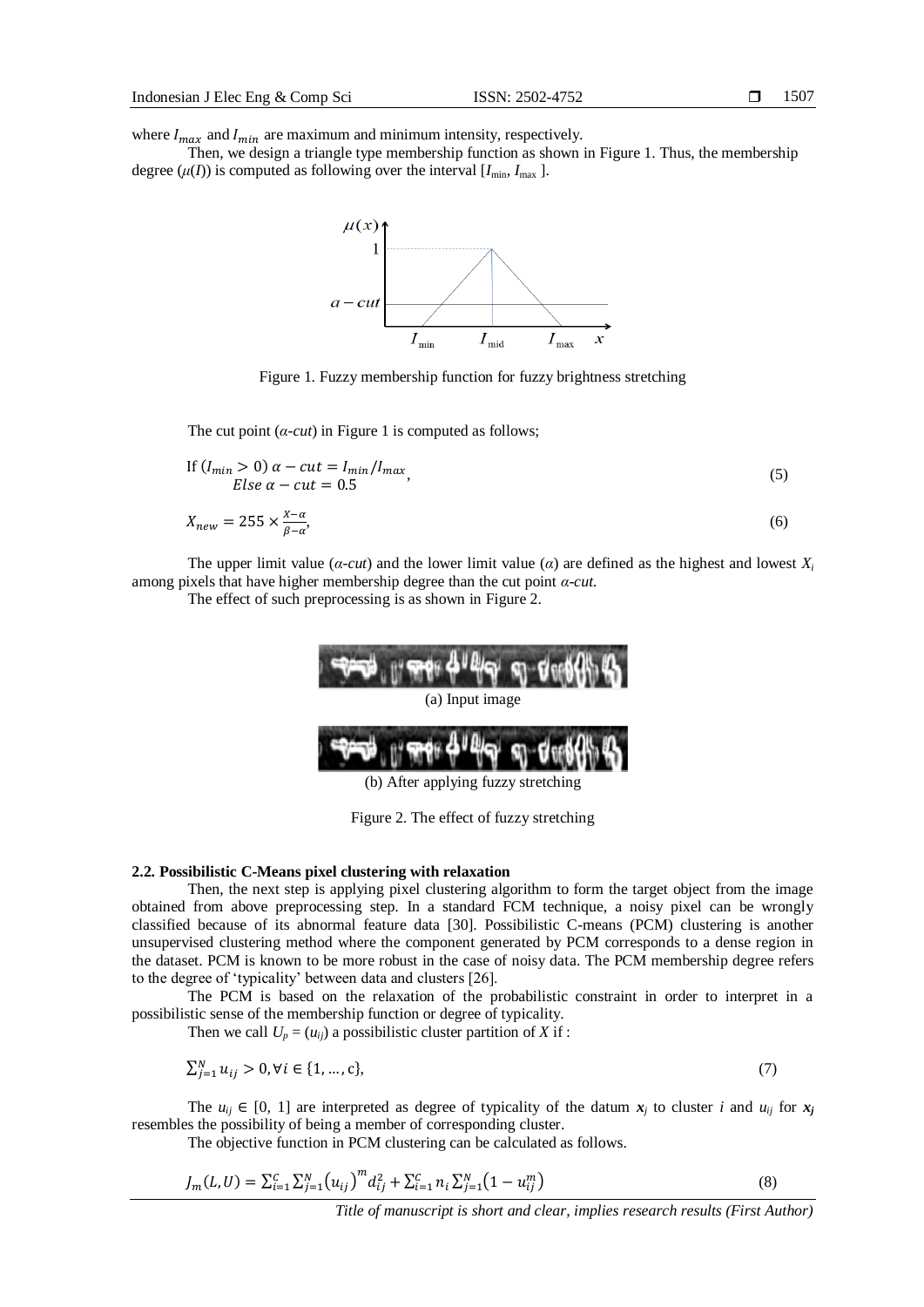where  $n_i$  denotes the average distance between points in the same group in this paper. The first term of equation (8) tries to minimize the distance between the data point and the cluster center and the second term is a penalty term to avoid having a trivial solution. The update formula for membership degree is defined as the (9).

$$
u_{ij} = \frac{1}{1 + \left(\frac{d_{ij}}{n_i}\right)^{\frac{1}{m-1}}} \tag{9}
$$

The value  $n_i$  decides the distance that the membership degree becomes 0.5 in the cluster. Thus, it represents the relative importance of the second term with respect to the first term in the objective function (equation (8)) and typically estimated as the (10) as following.

$$
n_i = K \times \frac{\sum_{j=1}^{N} u_{ij}^m d_{ij}^2}{\sum_{i=1}^{N} u_{ij}^m}
$$
\n
$$
(10)
$$

where  $K = 1$  in this paper.

However, PCM has its own disadvantages such that it needs good initialization to obtain good result [23]. To classify a data point, cluster centroid has to be closest to the data point (by membership) and for estimating the centroids, the typicality needs to alleviate the undesirable effect of outliers. There exists a possibility that PCM stops with less number of clusters than the actual number of clusters.

Another problem arises in this standard PCM form in that the distance function as shown in (11) forces to converge to single winning cluster for the j<sup>th</sup> data point  $X_j$ ,

$$
d_{ij} = |X_j - V_i| \text{ for } i \text{th cluster}
$$
\n<sup>(11)</sup>

In this paper, we relax this equation (11) as following in that the center value of  $i<sup>th</sup>$  cluster is distributed to all clusters in a way to avoid local maxima where *V* denotes the center value if there is only one cluster and there can be *c* clusters.

$$
V_i = V + \sum_{i=0}^{c-1} (-1)^i \frac{V \times i}{2c} \tag{12}
$$

The effect of such relaxation in this domain is as shown in Figure 3.



(b) Relaxed PCM

Figure 3. The effect of PCM

### **3. EXPERIMENT AND RESULT**

The proposed method is implemented in  $C#$  under Visual Studio 2017 environment with Intel(R) Dual Core(TM) i7-87005U CPU @ 2.0 GHz and 32 GB RAM PC. Welding X-ray images are from Nondestructive Testing and Radiation Safety Center at Dong-Eui University, Pusan, Korea. Total 50 images for defect detection testing of ship building ceramic materials with various thicknesses - 8mm, 10mm, 11mm, 16mm, and 22mm. In order to compare the performance of proposed PCM clustering, we implement Kmeans clustering as used in [17]. The result is summarized in Table 1 and PCM proposed in this paper is far better than standard K-means clustering. One of the examples that the proposed method was successful but K-means was not for the same input is shown in Figure 4. Even when K-means seems to find the defect from the input, the proposed PCM gives richer result as shown in Figure 5.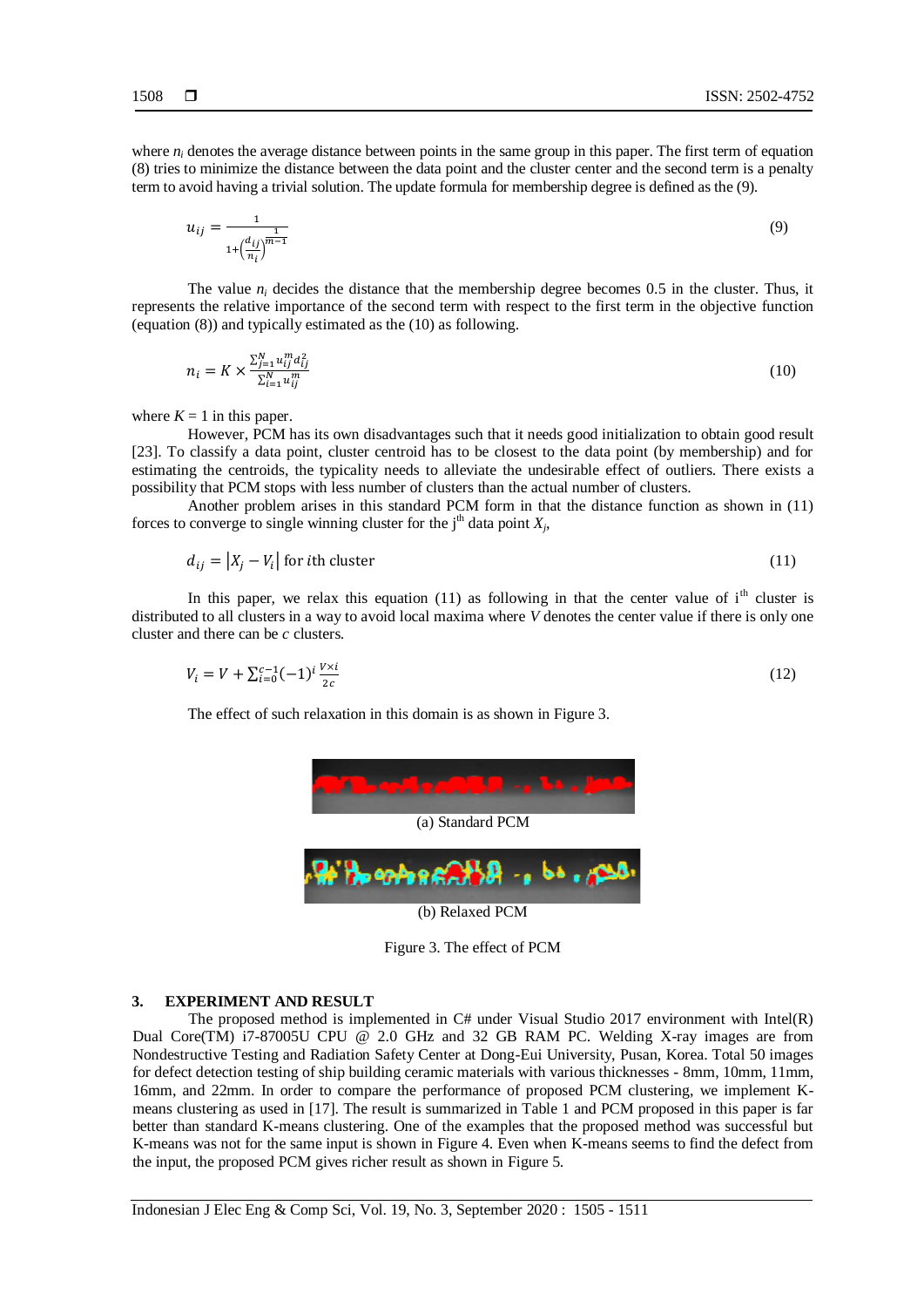| Table 1. Performance evaluation |  |
|---------------------------------|--|
|---------------------------------|--|

| Thickness        | K-Means | <b>PCM</b> | #-of-Data |
|------------------|---------|------------|-----------|
| 8mm              |         | 15         | 15        |
| 10 <sub>mm</sub> |         |            |           |
| $11$ mm          |         |            |           |
| 16mm             |         |            |           |
| 22 <sub>mm</sub> | 14      | 17         | 17        |
| Total            | 2Δ      | 19         | 50        |



(a) K-means fails



(b) Proposed PCM succeeds

Figure 4. Comparison of two methods – K-means failed case



(a) K-means was successful



(b) PCM was successful and gives richer result

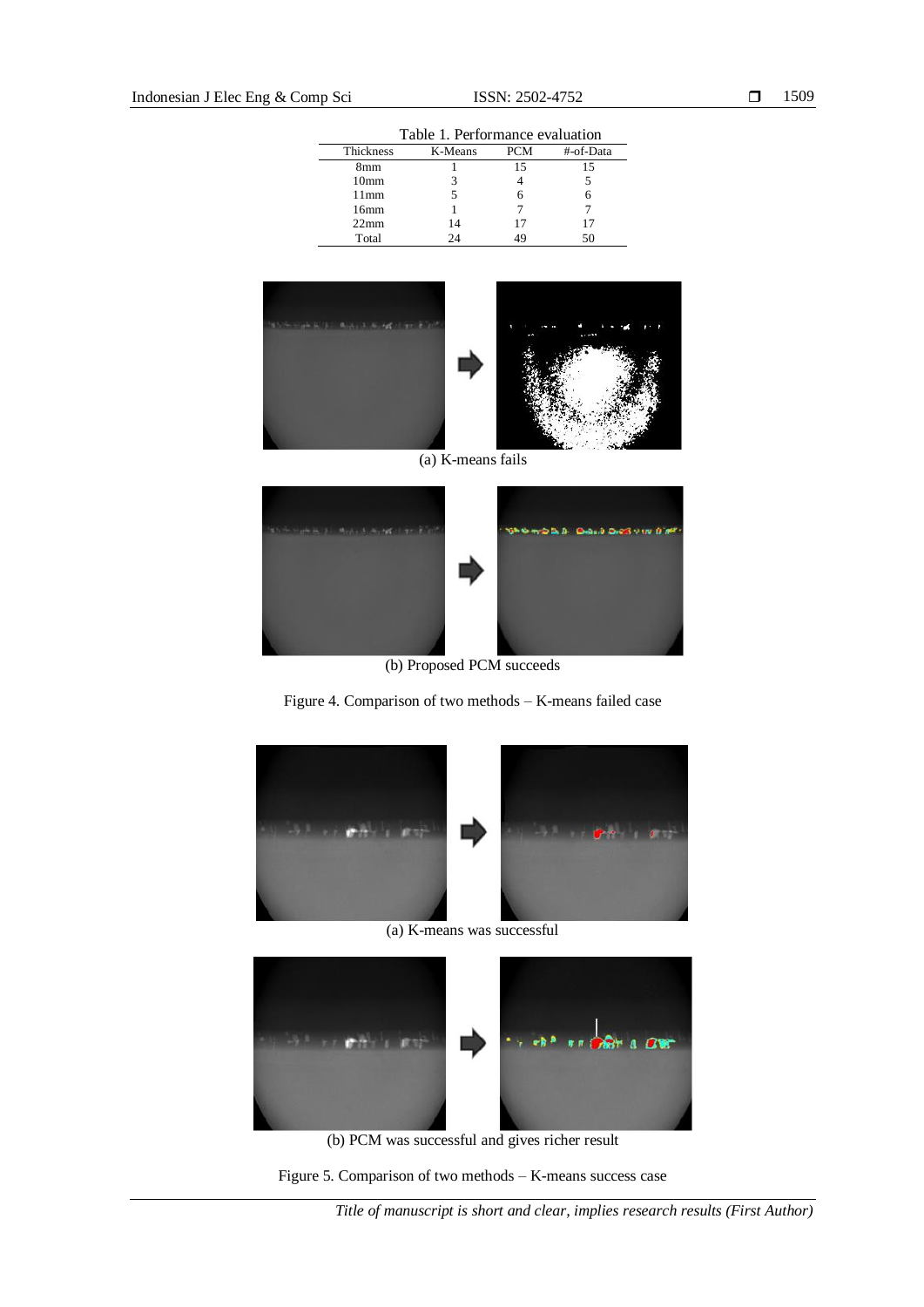# **4. CONCLUSION**

In this paper, we propose a method that extracts the suspicious defect from ceramic welding materials automatically through pixel clustering based segmentation. In preprocessing step, we apply standard Gaussian filtering and Sobel mask thus they are not the main reason of the obtained result. We apply an adaptive fuzzy clustering in image contrast enhancement and use PCM with relaxed cluster center belongings in distance computation. In experiment with 50 welding ceramic materials obtained from a university research center, the proposed PCM based method detects defects in 49 out of 50 cases. This result is far better than standard K-means clustering used as a competitor in this paper. The limitation of this paper is that the data used in the experiment is from only one center and the number of images are also limited thus the value of proposed method should be tested in the real world with more data.

### **REFERENCES**

- [1] K. B. Kim and W. Y Woo, "Detection of Flaws in Ceramic Materials Using Non-Destructive Testing," *Journal of The Korea Institute of Electronic Communication Sciences*, vol. 5, no. 3, pp. 321-326, 2010.
- [2] K. B. Kim and D. H. Song, "Defect detection method using fuzzy stretching and ART2 learning from ceramic images," *International Journal of Software Engineering and Its Applications*, vol. 8, no. 9, pp. 29-38, 2014.
- [3] A. Kumar, "Computer-vision-based fabric defect detection: a survey," *Industrial Electronics, IEEE Transactions on* 2008, vol. 55, no. 1, pp. 348-363, 2008.
- [4] G. A. Ruz and P. A. Estévez, *Image segmentation using fuzzy min–max neural networks for wood.* In Proceedings of Intelligent Production Machines and Systems-First I\* PROMS Virtual Conference: Elsevier, 2005.
- [5] M. Thiruganam, S. M. Anouncia, and S. Kantipudi, "Automatic defect detection and counting in radiographic weldment images," *International Journal of Computer Applications*, vol. 10, no. 2, pp. 1-5, 2010.
- [6] Z. Hocenski, S. Vasilic, and V. Hocenski, "Improved Canny Edge Detector in Ceramic Tiles Defect Detection," *In Proc. of IEEE Industrial Electronics, IECON 2006-32nd Annual Conference on. IEEE*, pp. 3328-3331, 2006.
- [7] B. Lin, S. Chen, X. Han, and X. Liang, "Automatic damage detection of engineering ceramics ground surface based on texture analysis," *Transactions of Tianjin University*, vol. 19, no. 4, pp. 267-271, 2013.
- [8] M. S. Mansoory, H. Tajik, G. Mohamadi, and M. Pashna, "Edge Defect Detection in Ceramic Tile Based on Boundary Analysis Using Fuzzy Thresholding and Radon Transform," *In Signal Processing and Information Technology*, *IEEE International Symposium on*, pp. 58-62, 2008.
- [9] J. Silveira, M. J. O. Ferreira, C. Santos, and T. Martins, "Computer vision techniques applied to the quality control of ceramic plates," *In Proc. of IEEE International Conference on Industrial Technology (ICIT 2009)*, 2009.
- [10] C. R. Sarin, M. Karthik, M. Anilesh, and P. Subramaniam, "Advanced Image Enhancement of Ultrasonic Scan Images For Intelligent Quality Inspection of Adhesively Bonded Joints in Ceramics," *International Journal of Advanced Research in Computer Science and Software Engineering*, vol. 2, no. 4, pp. 302-306, 2012.
- [11] P. A. Lestari, H. Rachmat, M. R. Ibrahim, and D. S. E. Atmaja, "Design of Automation System for Ceramic Surface Quality Control Using Artificial Neural Network at Balai Besar Keramik," *In 2018 International Conference on Industrial Enterprise and System Engineering (IcoIESE 2018)*, 2019.
- [12] R. Mishra and D. Shukla, "An automated ceramic tiles defect detection and classification system based on artificial neural network," *Int. J. Emerg. Technol. Adv. Eng*, vol. 4, no. 3, pp. 229-233, 2014.
- [13] K. B. Kim, D. H. Song, and W. J. Lee, "Flaw detection in ceramics using sigma fuzzy binarization and gaussian filtering method," *International Journal of Multimedia and Ubiquitous Engineering*, vol. 9, no. 1, pp. 403-414, 2014.
- [14] K. B. Kim and D. H. Song, "An Advanced Ceramic Defect Detection with Anisotropic Filtering and Diagonal Binarization," *International Information Institute (Tokyo). Information*, vol. 19, no. 1, pp. 181-187, 2016.
- [15] K. B. Kim and D. H. Song, "Automatic Defect Detection using Fuzzy Binarization and Brightness Contrast Stretching from Ceramic Images for Non-Destructive Testing," *Journal of the Korea Institute of Information and Communication Engineering*, vol. 21, no. 11, pp. 2121-2127, 2017.
- [16] H. J. Lee, D. H. Song, and K. B. Kim, "Effective Computer-Assisted Automatic Cervical Vertebrae Extraction with Rehabilitative Ultrasound Imaging by using K-means Clustering," *International Journal of Electrical and Computer Engineering (IJECE)*, vol. 6, no. 6, pp. 2810-2817, 2016.
- [17] K. B. Kim, D. H. Song, and S. S. Yun, "Automatic segmentation of wrist bone fracture area by K-means pixel clustering from X-ray image," *International Journal of Electrical and Computer Engineering (IJECE)*, vol. 9, no. 6, pp. 5205-5210, 2019.
- [18] S. Abdelaziz and S. Lu, ["K-means algorithm with level set for brain tumor segmentation,"](http://ijeecs.iaescore.com/index.php/IJEECS/article/view/17372) *Indonesian Journal of Electrical Engineering and Computer Science*, vol. 15, no. 2, pp. 991-1000, 2019.
- [19] K. B. Kim, D. H. Song, and S. S. Yun, "Automatic Extraction of Blood Flow Area in Brachial Artery for Suspicious Hypertension Patients from Color Doppler Sonography with Fuzzy C-Means Clustering," *Journal of information and communication convergence engineering*, pp. 258-263, 2018.
- [20] M. Ramezanifard and B. S. Mousavi, "Digital image classification by optimised fuzzy system," *Indonesian Journal of Electrical Engineering and Computer Science*, vol. 14, no. 3, pp. 1196-1202, 2019.
- [21] S. N. Rehman and M. A. Hussain, "Fuzzy C-Means Algorithm Based Satellite Image Segmentation," *Indonesian Journal of Electrical Engineering and Computer Science*, vol. 9, no. 2, pp. 332-334, 2018.
- [22] R. Krishnapuram and J. M. Keller, "ibilistic approach to clustering," *IEEE Trans. Fuzzy Syst.*, vol. 12, pp. 98-110, 1993.

Indonesian J Elec Eng & Comp Sci, Vol. 19, No. 3, September 2020 : 1505 - 1511